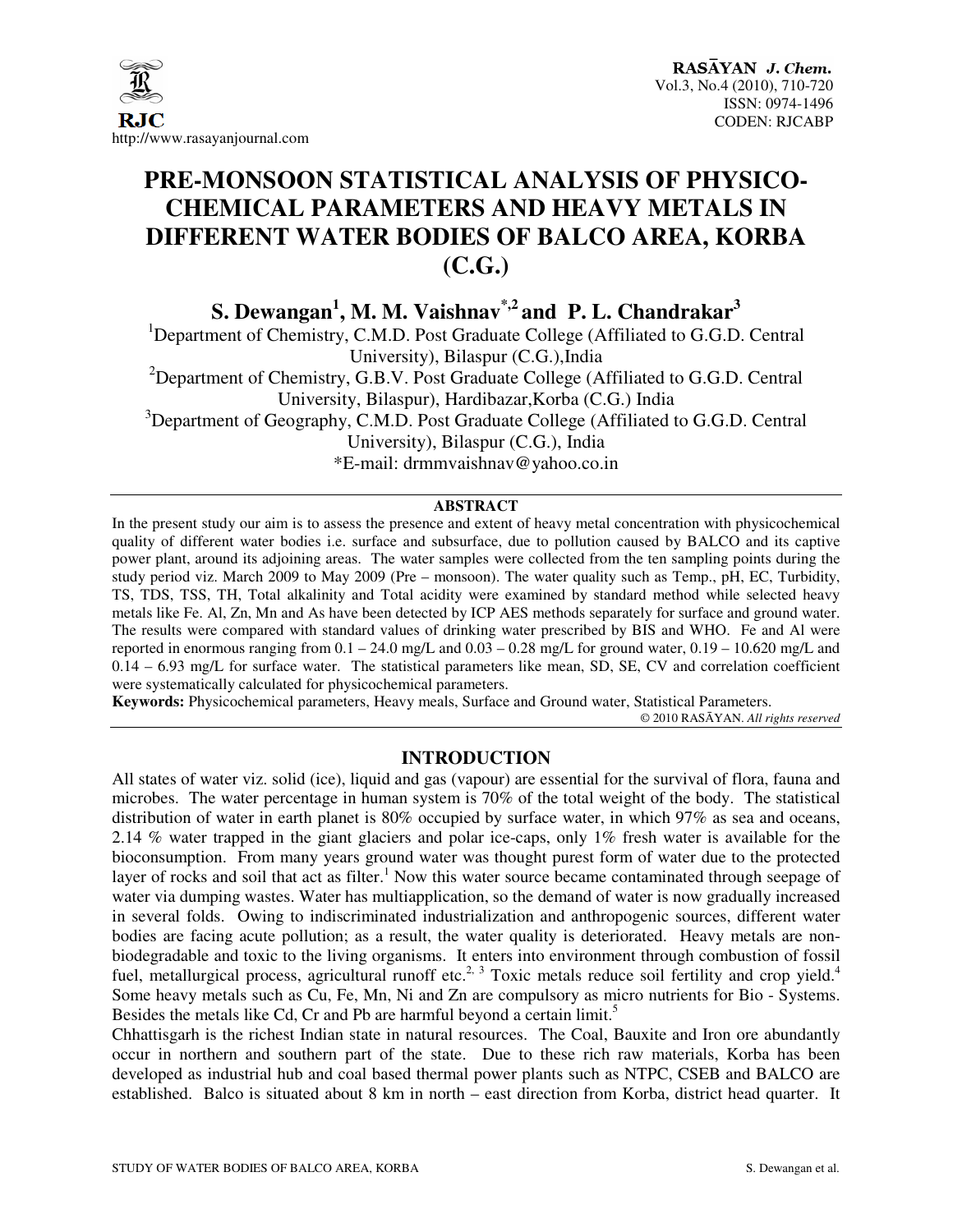receives bauxite from Mainpat and Phutka hill area. The annual production of refined aluminum is 3 lacs tonnes. The increased contamination of different water bodies mainly can be attributed to blind dumping of mineral ores, solid waste, untreated and semitreated effluents in the present study area. In continuation of our previous work<sup>6, 7, 8</sup> we have undertaken to explore various pollutant in aquatic system of Balco area. In this paper we have only presented the premonsoon monitoring results of physicochemical parameters, selected heavy metals and their correlation values of both surface and ground water from selected sampling spots.

#### **EXPERIMENTAL**

**Study Area and Sampling**  As per environmental significance, we have chosen ten study sites (Showed in Fig 1 and Table 1), Six for surface and four for ground water in and around Balco area. Water samples were collected in the precleaned polypropylene bottles during each month of the pre-monsoon season (March 2009 to May 2009). The chemicals used in the investigation were of analytical grade procured from E Merk's Germany and Qualigens Mumbai, India of high purity. All the glasswares are of graduated, calibrated and of carrying grade, manufactured by Borosil, India.



Sampling Site and Study area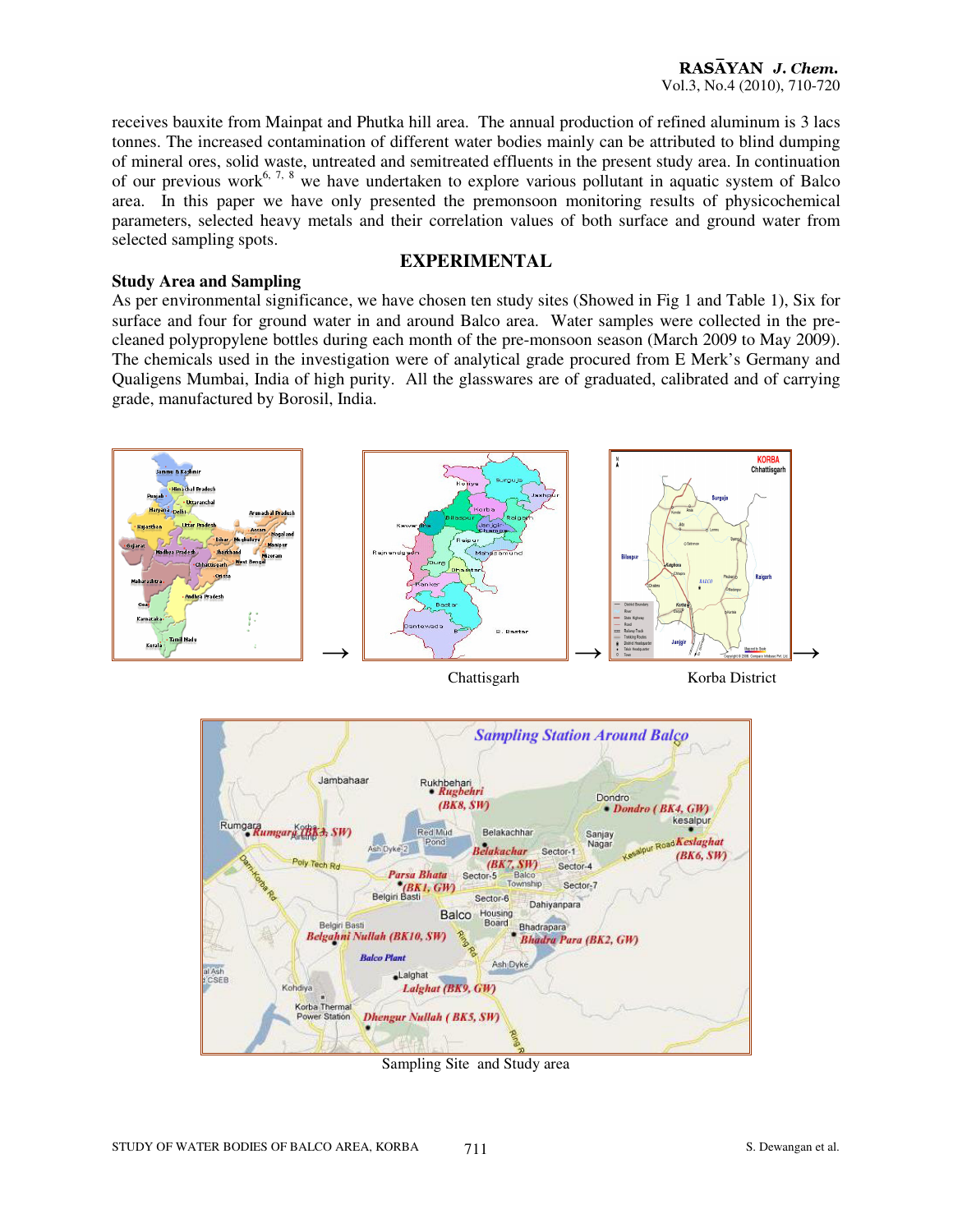#### **Analysis of water samples**

Methods<sup>9-12</sup> was used for the measurement of selected physical, chemical and heavy metals illustrated in Table 2.

# **Statistical Analysis**

The standard formulae<sup>13</sup> were used in the calculation for statistical parameters are as follows:

$$
Mean \ (\mu) = \frac{\sum x}{N}
$$

 $x = Value of Observation,$ 

 $N =$  Number of Observation

Standard Deviation (
$$
\sigma
$$
) =  $\sqrt{\frac{n \sum x^2 - (\sum x)^2}{n(n-1)}}$ 

 $x =$ Values of Parameter.

n = No. of Observations.

Standard Error = 
$$
\frac{\sigma}{\sqrt{N}}
$$

 $\sigma$  = Standard Deviation  $N = No$ . of Observation

Karl Pearson's Coefficient of Correlation *r* =

$$
\frac{n\sum xy - \sum x \sum y}{\sqrt{n\sum x^2 - (\sum x)^2 \sqrt{n\sum y^2 - (\sum y)^2}}}
$$

 $x, y =$  values of array 1 and array 2 respectively.  $n =$  Number of Observations.

% variation of CV = 
$$
\frac{\sigma}{\mu}
$$
 ×100

 $\sigma$  = Standard Deviation  $\mu$  = Mean

# **RESULT AND DISCUSSION**

The statistical result range, mean, SD, SE, % CV, r values for surface and ground water are given in table No. 3, 4 and 5 respectively. Graphical variation for average distribution, standard deviation, %CV of heavy metals for SW and GW are represented in Graph No. 1, 2 and 3.

#### **Physico – Chemical parameters for Surface Water pH**

The presence of hydrogen ion concentration is measured in terms of pH range. In our study the pH of surface water ranges from 7.69 to 9.91. The min. value responded at sampling location BK3 (Mar), while the max pH was noted on sampling point BK5 (May), which was above the max. permissible range as prescribed by  $BIS<sup>14</sup>$  and  $WHO<sup>15</sup>$  drinking water standards.

# **Electrical Conductivity**

The electrical conductivity of water is due to the presence of dissolved inorganic salts. The average and ranging values were noted as 2114.3  $\mu$ mhos / cm and 1591  $\mu$ mhos / cm to 2421  $\mu$ mhos / cm. The minima and maxima value were reported at the sampling location BK7(Mar) and BK3(May) respectively. The max. value is above the upper limit prescribed by  $BIS<sup>14</sup>$  standard.

# **Turbidity**

Turbidity of water is due to the presence of suspened particles of the chemical substance. The mean value for the turbidity was 111.67 NTU and its ranging from 34.0 – 175 NTU. The min. value of turbidity was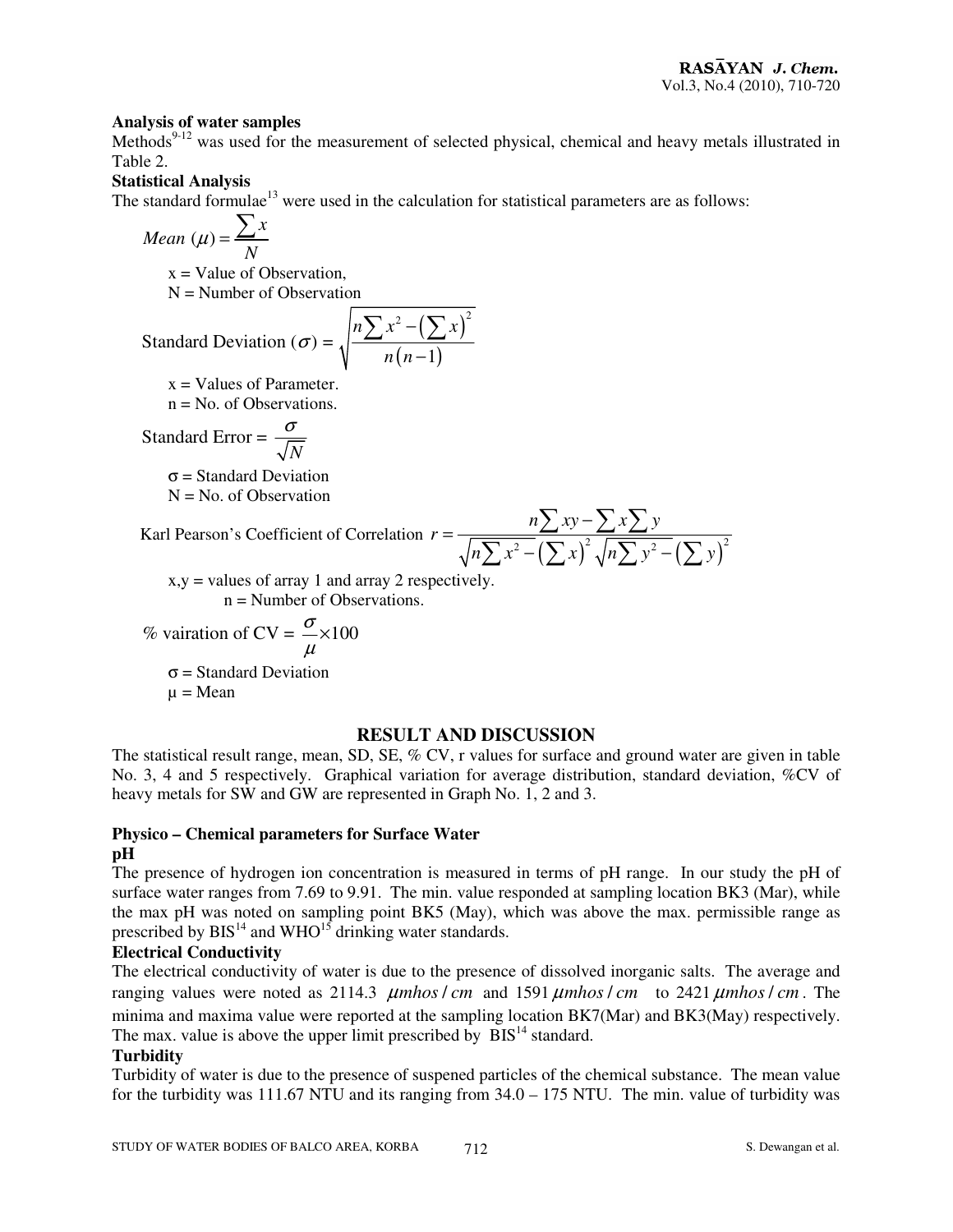recorded at the sampling spot BK7 (Mar). BK10 (May) had showed max. value. The range values were beyond from the standard value as set by  $BIS<sup>14</sup>$  and  $WHO<sup>15</sup>$  standard.

# **Total Hardness**

This water quality is due to the presence of calcium and magnesium salt. The average value 832.37 mg/L and range covered from 649.5 mg/L to 979.5 mg/L as low and high value from the BK7 (Mar) and BK5 (May) sampling spots. The max. value was far from the limit level as per  $BIS<sup>14</sup>$  and WHO<sup>15</sup> standard.

# **Total Alkalinity**

The cause of alkalinity in water is due to the presence of various ions such as  $\overline{OH}$ ,  $HCO_3^-$ ,  $PO_4^{3-}$ ,  $BO_3^{3-}$ .

The mean and range values were reported as 645.72 mg/L and 435 - 792 mg/L respectively. The sampling spot BK3 (Mar) as low while BK5 (May) as high value noted. These values fluctuate from acceptable limit to beyond from upper limit prescribed by  $BIS<sup>14</sup>$  and WHO<sup>15</sup> standard.

# **Total Acidity**

Acidity of water is its capacity to neutralize a strong base and is mostly due to the presence of strong mineral acids, weak acids and the salt of strong acid and weak base. The average value and ranges were detected as 135.33 mg/L and 79 – 234 mg/L respectively from BK5 (Mar) sampling spot shown as low value and BK7 (Apr) had expressed high value of total acidity.

# **Total Dissolved Solids (TDS)**

The total dissolved solids are expressed by the weight of residue left when a water sample has been evaporated to dryness. The mean value was 1165.71 mg/L and the range varied from 383.77 to 1724.93 mg/L. The max. value was recorded at BK8(may) sampling spot which was exceeded the max. permissible limit prescribed by  $WHO<sup>15</sup>$  standard..

# **Heavy metals**

Heavy metals are elements whose density is five times higher than that of water. The main sources of heavy metals in water are mixing of dangerous chemicals and industrial effluents. We have selected only five heavy metals to assess in different water source of Balco area.

#### **Manganese**

Mn imparts objectionable and tenacious stain to laundry and plumping fixtures. In our investigation the mean and ranges value were observed 0.17 mg/L and 0.58 – 0.03 mg/L as the low and high value at BK3 (Mar) and BK6 (May) respectively. The maximum data crossed the standard value prescribed by the  $BIS<sup>14</sup>$  and WHO<sup>15</sup> standard.

# **Arsenic**

Arsenosis is main malady due to the excess ingestion of As through potable water. The mean and range value of As were reported as  $0.003 \text{ mg/L}$  and  $0.001 - 0.015 \text{ mg/L}$ . The maximum amount of As was detected on BK5 (May), where untreated or partially treated polluted water from Balco is discharged.

#### **Aluminum**

*Al* is the third most abundant element in the earth crust occuring in mineral rocks and clays. In our study the mean value was 1.31 mg/L while it ranges from 0.14 to 6.93 mg/L. The maximum value of this heavy metal was observed on BK5 (May) which is several folds greater than max. permissible limit prescribed by  $BIS^{14}$  and WHO<sup>15</sup>.

# **Zinc**

Zn is essential for growth, reproduction, tissue repair and many metabolic activity<sup>19</sup>. It is chief element of animal enzyme. Low intake of Zn results anemia<sup>16</sup>, immaturation and growth retardation. In our analysis, the statistics 0.10 mg/L and  $0.11 - 0.10$  mg/L as mean and range value were found. BK5 (May) water contain high level of Zn, was reported. The low concentration of Zn in water sample could be due to the alkaline nature<sup>17</sup>.

# **Iron**

Iron is the main ingredient of hemoglobin, cytochrome and myoglobin. Long term consumption of drinking water with high concentration of iron may lead to liver diseases<sup>18</sup>. It serves as catalyst for fat oxidation<sup>19</sup>. It was reported 1.68 mg/L and  $0.19 - 10.62$  mg/L as the average and range value. The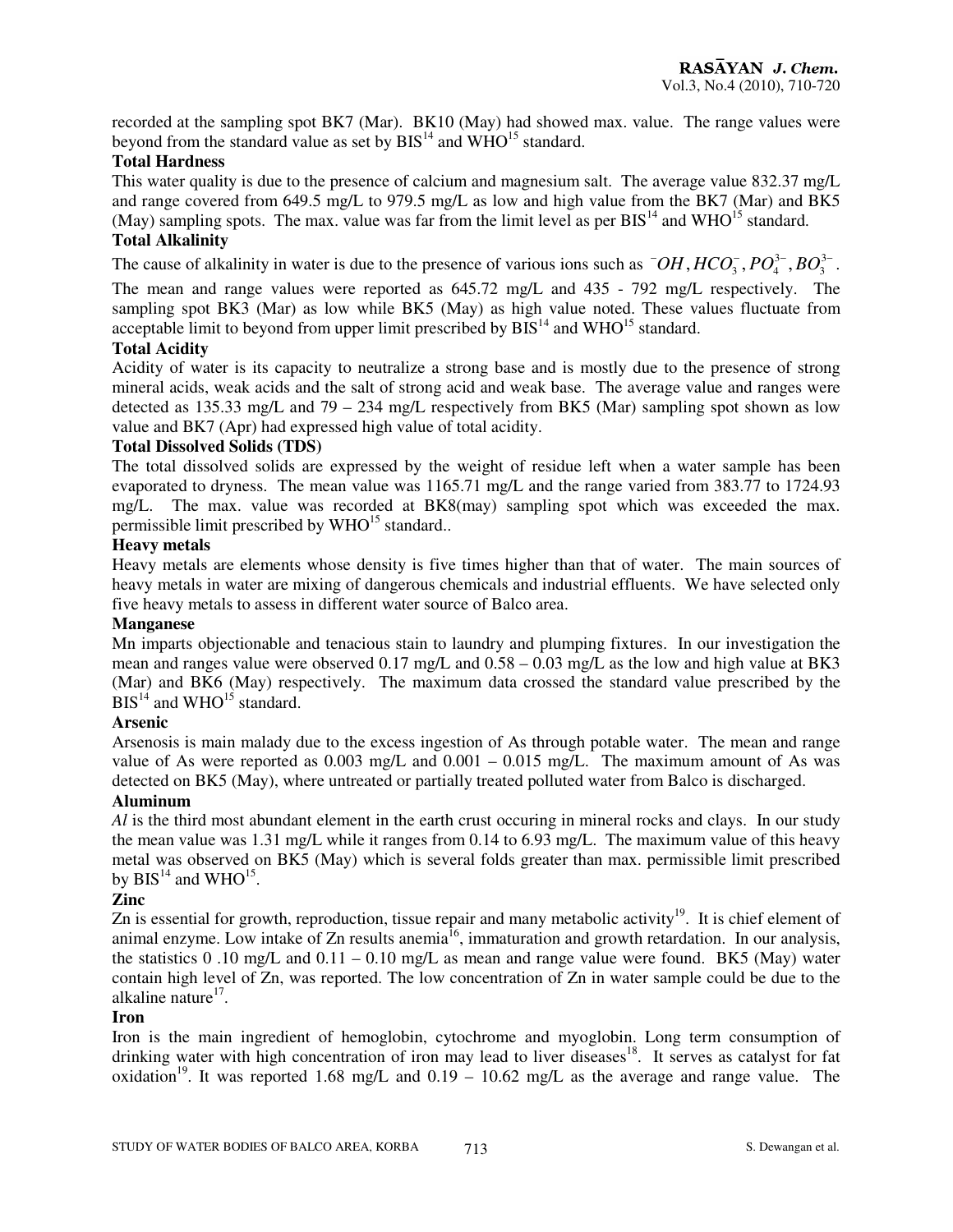highest value of iron was reported at the BK6 (May). This value was many times greater than maximum permissible level as per  $BIS<sup>14</sup>$  and WHO<sup>15</sup> standards.

# **Physico – Chemical patameters for Ground Water**

#### **pH**

pH value was obtained 7.561 and 6.79 – 7.99 as mean and range values respectively. The min. value was reported at BK2 (May) and max values at BK9 (May). The pH ranges indicated the nature of ground water from acidic to slightly basic medium and under the acceptable range as per  $BIS<sup>14</sup>$  and WHO<sup>15</sup> standatard for drinking water.

# **Electrical Conductivity**

The high salt concentration in the ground water may be due to the presence of higher soluble salt<sup>20</sup>. Electrical conductivity of ground water was reported  $1332.58 \mu m \text{h}$  *os i* cm and  $583 - 1978$ 

*umhos / cm* as mean and range value The high value was noted at the sampling spot BK4 (May) which

was within the permissible limit prescribed by  $BIS<sup>14</sup>$  standard.

#### **Turbidity**

The mean value was 27.667 NTU, while ranges from 13 NTU to 48 NTU. BK2 (May) sample show max. value of turbidity; The high value of Turbidity was found from upper range given by  $BIS<sup>14</sup>$  and WHO<sup>15</sup>.

# **Total Dissolved solid (TDS)**

861.46 mg/L and 178.25 – 851.49 mg/L as mean and range data observed respectively. The max value was at BK1 (May) which was greater than upper value as per  $WHO<sup>15</sup>$  standard.

#### **Total Hardness**

The average value of total hardness was 471.94 mg/L and the range from 231 – 766 mg/L was observed in study period. The minimum value was recorded at the sampling spot BK4 (Mar) and the max. value was noted at BK9 (May indicated water is very hard as per  $BIS^{14}$ .

#### **Total Alkalinity**

The mean value of total alkalinity was 514.667 mg/L while the range noted from 236mg/L as minima and 713 as maxima on the sampling spot BK2(Mar) and BK9(May) respectively. The high value was above the maximum permissible level as set by  $BIS<sup>14</sup>$  and WHO<sup>15</sup> standard.

# **Total Acidity**

The total acidity was noted 132.83 as mean and  $68 - 234$  as range. The high and low value has been reported from sampling spots BK2 (Apr) and BK9 (May) respectively.

# **Heavy metals**

In ground water heavy metals entered by rock weathering and seepage of contaminated surface water. In ground water the mean value of Mn was calculated  $0.125 \text{ mg/L}$  and range varied from  $0.05 - 0.3 \text{ mg/L}$ , which exceeds the upper limit of standard value as set by  $\overline{BIS}^{14}$  and  $\overline{WHO}^{15}$  standard. Zn was estimated within the desirable limit at all the sampling spot. The average and ranging value 0.60 mg/L and 0.01 – 2.77 mg/L were observed. Aluminum was measured as highest amount 0.28 mg/L at the sampling location spot BK2 (Mar) due to leaching of crude aluminum ore of the Balco factory. The mean and range values were found 0.11 mg/L and 0.03 – 0.28 mg/L respectively. Iron was also detected above the maximum permissible limit on the sampling spot BK9 (May) i.e 24.0 mg/L, which is many folds greater than upper limit prescribed by  $BIS<sup>14</sup>$  and  $WHO<sup>15</sup>$  standard. The mean and ranging statistics were 5.02 mg/L and  $0.1 - 24.0$  mg/L respectively.

#### **r-Value for the surface water**

91 correlation coefficient (r) among various water quality parameters were observed. 13 were found to have significant at 5% level (r > 0.649). 71 cases were calculated out positive correlation while 20 cases were calculated out negative. Only a few parameters show high degree of positive correlation such as Turb. with EC ( $r = 0.805$ ), TS with EC ( $r = 0.801$ ), TDS with EC ( $r = 0.773$ ) and TS ( $r = 0.940$ ). Between TSS and pH ( $r = 0.713$ ). TH correlate with EC ( $r = 0.901$ ), TS ( $r = 0.829$ ) and TDS ( $r = 0.709$ ), T.Alk. with pH ( $r = 0.777$ ). Al showed positive r value with pH ( $r = 0.792$ ), TSS ( $r = 0.833$ ) and As ( $r = 0.833$ )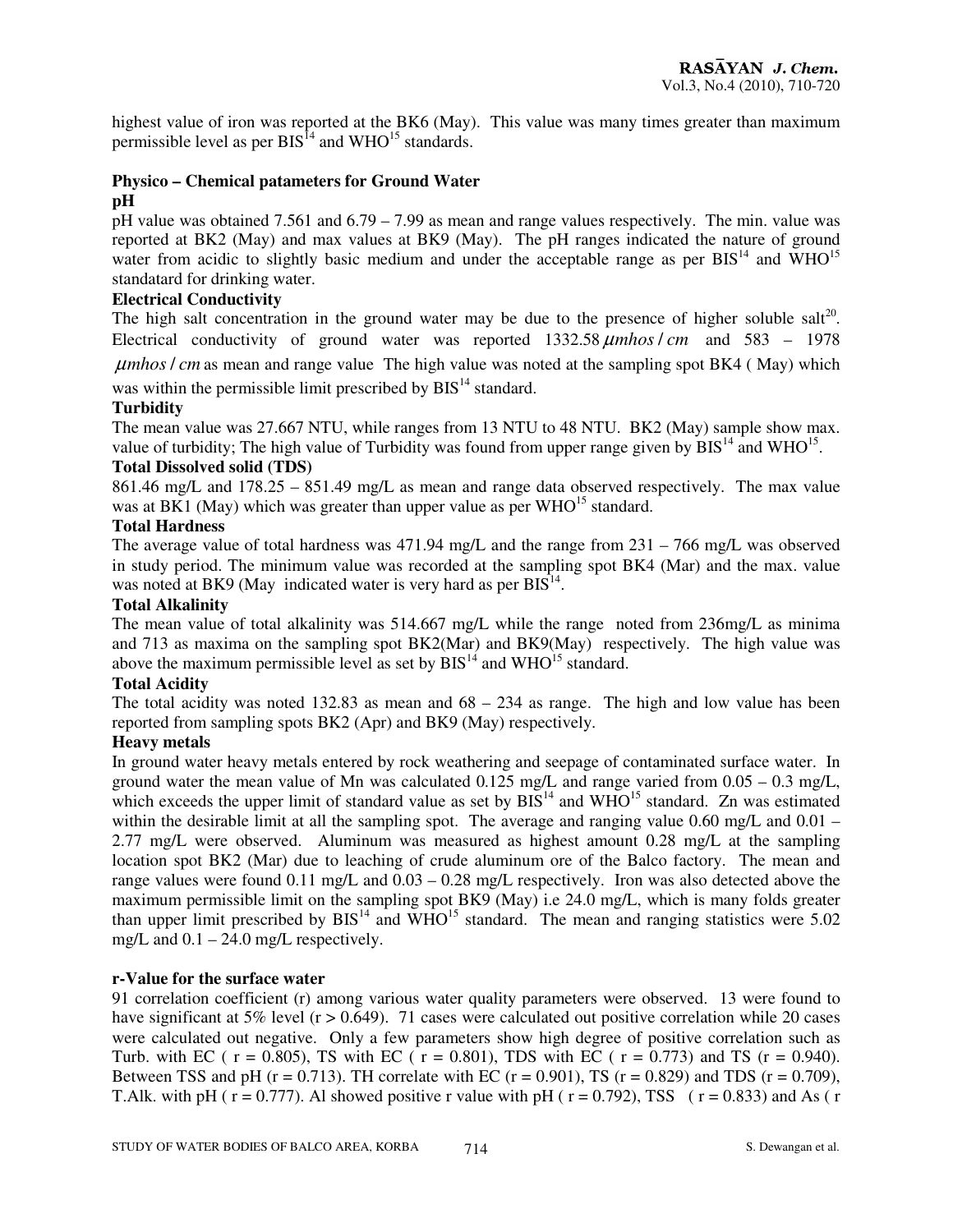$= 0.734$ ). Fe established positive correlation matrix with Mn( r =0.896). High degree negative correlation was shown by T.Aci. with EC ( $r = -0.931$ ), TS ( $r = -0.828$ ), TDS ( $r = -0.787$ ) and TH ( $r = -0.945$ ). Zn does not correlate with other parameters. All these relations have been tested by  $t -$  value.

#### **r-Value for ground water**

22 correlation were found to have significant at 5 % level ( $r = > 0.649$ ). 53 positive and 38 inverse correlations were calculated. The major r values were found between EC and  $pH$  ( $r = 0.688$ ), TS and  $pH$  $(r = 0.661)$ , TDS and TS (r = 0.995). TSS with pH (r = 0.771), TS (r = 0.807), and TDS (r = 0.744), TH with TSS ( $r = 0.654$ ), T.Alk. with pH ( $r = 0.966$ ), EC ( $r = 0.720$ ), TSS ( $r = 0.730$ ). Between T.Aci. and Turb. (  $r = 0.853$ ), Mn with TS (  $r = 0.697$ ), TDS (  $r = 0.650$ ), TSS (  $r = 0.820$ ) and TH (  $r = 0.911$ ). Zn with TH ( $r = 0.813$ ), Mn ( $r = 0.833$ ). Fe showed positive correlation with TSS ( $r = 0.806$ ), TH ( $r = 0.813$ ) 0.857), Mn ( $r = 0.934$ ) and Zn ( $r = 0.970$ ). High inverse correlations were reported between Turb. with pH and EC ( $r = -0.833$ ,  $-0.866$ ) respectively, T.Alk. with Turb. ( $r = -0.885$ ), T.Aci. with pH ( $r = -863$ ), TS ( $r = -0.855$ ) and T.Alk. ( $r = -0.819$ ). Arsenic did not showed r value with other parameters.  $t -$ test were used for testing the significance of these correlations.

#### **CONCLUSION**

In this investigation, it is concluded that the surface and ground water sources near the Balco factory are much polluted. Aluminum and iron were reported in several times higher than standard upper limit as given by  $BIS<sup>14</sup>$  and WHO<sup>15</sup> during the study period. The sampling spot BK5(May) and BK2(Mar) have 6.93 mg/L and 0.28 mg/L, while BK6(May) and BK9(May) showed 10.62 mg/L and 24.0 mg/L aluminium and iron in surface and ground water respectively. Thus high level of these metal ion concentration in aquatic system is due to discharge of partial treated effluent and seepage of water through indiscriminated dumping of industrial solid wastes. In case of surface water the highest and lowest positive correlation were recorded between TS and TDS  $(r = 0.940)$  and TSS with Fe ( $r = 0.006$ ) respectively. The maxima and minima inverse r value was observed between TH and T.Aci.  $(r = -0.945)$ and T.Alk. and Temp.  $(r = -0.039)$ . TS and TDS  $(r = 0.995)$  and Temp. with T.Aci.  $(r = 0.035)$  showed the high and low r value and Temp. with TH ( $r = -0.001$ ) and Turb. with EC( $r = -0.866$ ) were noted low and high negative relations for ground water.

#### **ACKNOWLEDGEMENTS**

The authors were thankful to the Head, Department of Chemistry, C.M.D.P.G. College, Bilaspur (C.G.) for providing research facilities. We are highly thankful to Director, ANACON Laboraories, Nagpur (M.S.) for heavy metal analysis by ICP-AES.

#### **REFERENCES**

- 1. P.Mathur, S.Sharma and B.Soni, *J.Environ. Sci. Eng*., **52(1)**, 11 (2010).
- 2. C. V. Bhaskar, K. Kumar and G. Nagendrappa, *E-J. Chem.,* **7(2)**, 349 (2010).
- 3. A.K.Papafilippaki, M.E.Kotti, G.G.Stavroulakis, *Global Nest*, **10(3)**, 320 (2008).
- 4. R. S. Lokhande and N. Kelkar*, Ind. J. Environ. Protect.*, **19**, 664 (1999).
- 5. N. R. Bravins, S. Kapil and F. W. Oehme, *Ecotox. Environ. Safe*, **45**, 199 (2000).
- 6. S. Dewangan and M. M. Vaishnav, *J. Environ. Res. Dev.,* **3(4)**, 1178 (2009).
- 7. A. Sahu and M. M. Vaishnav, *J. Enviorn. Sci. Engg.,* **48(1)**, 65 (2006).
- 8. D. Sahu and M. M. Vaishnav, *J. Environ. Res. Dev.,* **1(2)**, 140 (2006).
- 9. APHA, Standard Methods for Examination of water and wastewater  $(20<sup>th</sup>$  edition). American Public Health Association Inc. AWWA, WPCA, Washington, USA (1998).
- 10. D. K. Todd, Ground Water Hydrology; John Willey and Sons Publishers: New York, 282 (1980).
- 11. N. Manivasakam, Physicochemical Examination of Water Sewage and Industrial Effluent; Prgati Prakashan : Meerut, (2002).
- 12. R. K. Trivedi and P. K. Goel, Chemical and Biological Methods for Water Pollution Studies; Environmental Publications: Karad (1986).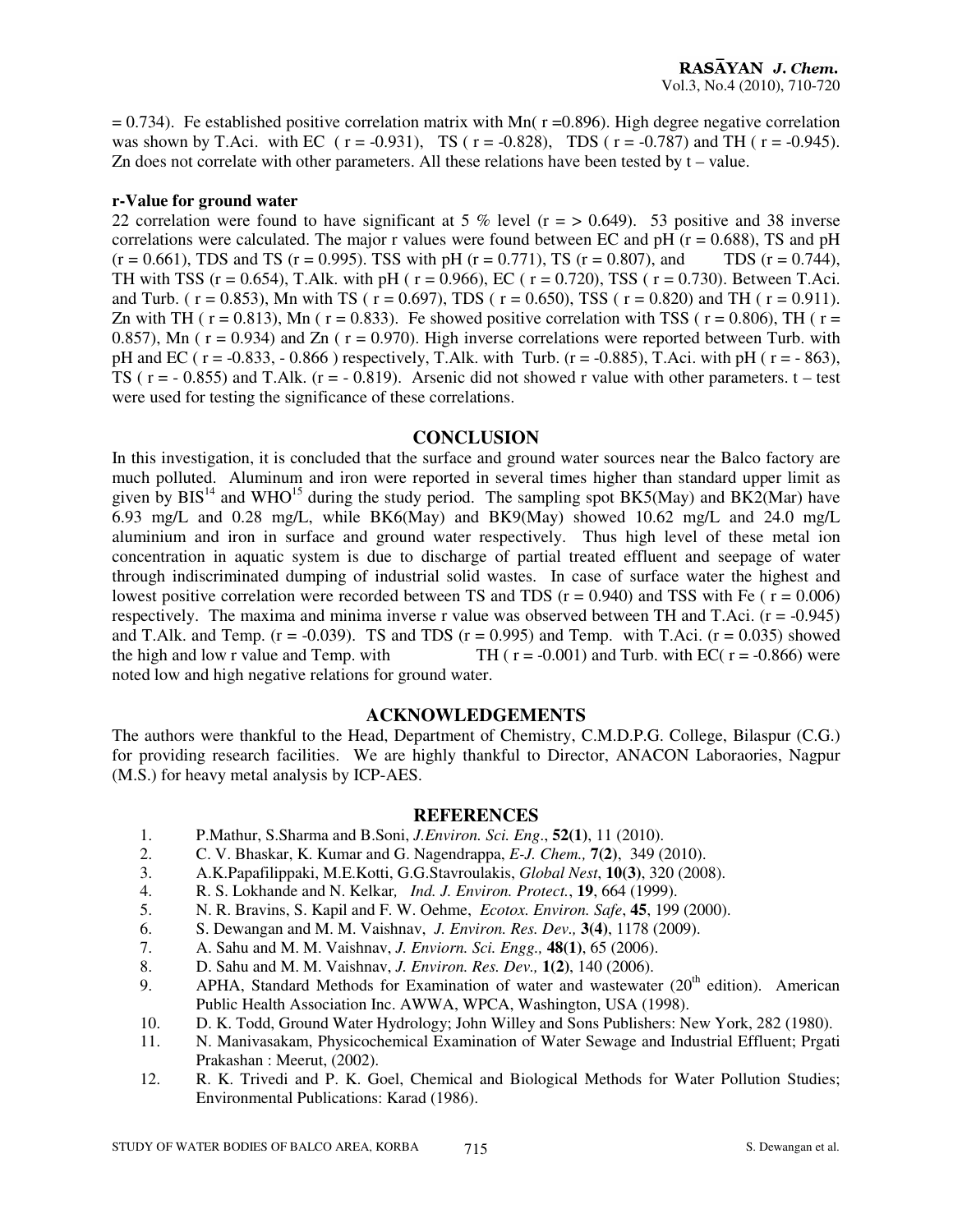- 13. S. P. Gupta, Statistical Methods, Sultan Chand and Sons, 28<sup>th</sup> edition (1999).
- 14. Bureau of Indian Standards, Indian Standards (IS: 10500) Drinking Water Specifiation: New Delhi (1993).
- 15. World Health Organization; Guidelines for drinking Water Quality: Vol. 1, Recommendation 2<sup>nd</sup> Edition;Geneva, WHO, 52 (1993).
- 16. J.A. Halsted, *Am. J. Med.*, **53**, 277 (1972).
- 17. L. Aamir and S. Tahir, *Pakistan, J. Biol. Sci.*, **6(1)**, 86 (2003).
- 18. M. B. Mehta, *J. Ind. Poll. Contr.*, **19(2)**, 153(2003).
- 19. N.Singh, N.Kayal, P.Gupta and A.K.Agarwal, *J.Eniron.Sci.Eng.,* **52(1)**, 33 (2010).
- 20. V.Chanakya and K. Jeevan Rao, *J. Environ. Sci. Eng*., **52(1)**, 41 (2010).

[RJC-674/2010]

| S. No.                      | Spot Name       | <b>Water Source</b> | Habitat    |
|-----------------------------|-----------------|---------------------|------------|
|                             | BK1             | Under Ground water  | Domestic   |
| $\mathcal{D}_{\mathcal{L}}$ | BK <sub>2</sub> | Under Ground water  | Domestic   |
| 3                           | BK3             | Surface Water       | Commercial |
| 4                           | BK4             | Under Ground water  | Domestic   |
| 5                           | BK <sub>5</sub> | Surface Water       | Commercial |
| 6                           | BK6             | Surface Water       | Domestic   |
| 7                           | BK7             | Surface Water       | Domestic   |
| 8                           | BK8             | Surface Water       | Commercial |
| 9                           | BK9             | Under Ground water  | Domestic   |
| 10                          | <b>BK10</b>     | Surface Water       | Commercial |

Table-1: Sampling Spots of Surface and Underground water

\* BK1(Mar – May),BK2(Mar – May), BK3(Apr, May), BK4(Mar - May), BK8(Mar), BK9(Mar – May), BK10(Mar – May)

\*\*, \*\*\* All Samples having same amount of Zn, \*\*\*\* No Change of the amount of As

Table-2: Parameters and Standard Methods

| S. No. | Parameter                      | Method                   |
|--------|--------------------------------|--------------------------|
| 1.     | Temperature                    | 9-parameter analyzer kit |
| 2.     | pΗ                             | 9-parameter analyzer kit |
| 3.     | Turbidity                      | 9-parameter analyzer kit |
| 4.     | <b>Electrical Conductivity</b> | 9-parameter analyzer kit |
| 5.     | <b>Total Hardness</b>          | Titrimetric              |
| 6.     | <b>Total Alkalinity</b>        | Titrimetric              |
| 7.     | <b>Total Acidity</b>           | Titrimetric              |
| 8.     | <b>Total Dissolved Solid</b>   | Gravimetrically          |
| 9.     | <b>TotalSuspended Solid</b>    | Mathematically           |
| 10.    | <b>Total Solid</b>             | Gravimetrically          |
| 11.    | Manganese                      | <b>ICP - AES</b>         |
| 12.    | Iron                           | $ICP - AES$              |
| 13.    | Zinc                           | $ICP - AES$              |
| 14.    | Arsenic                        | <b>ICP - AES</b>         |
| 15.    | Aluminium                      | <b>ICP - AES</b>         |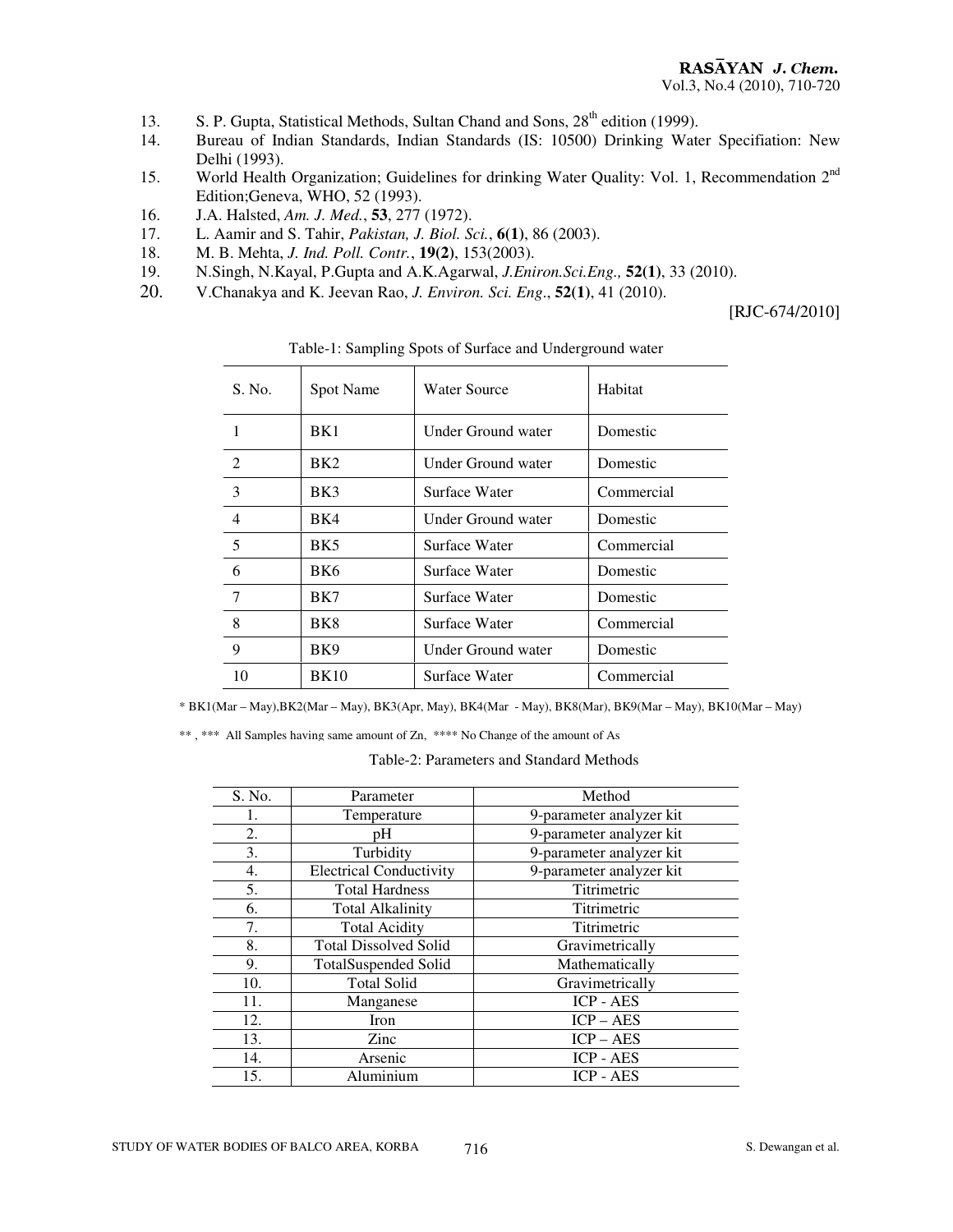# **RASAYAN J. Chem.**<br>Vol.3, No.4 (2010), 710-720

|              |                 |                               |            | Surface Water          |          |           |            |             | Drinking                             | Under ground water |                                               |                                |                        |           |           |                   |             |
|--------------|-----------------|-------------------------------|------------|------------------------|----------|-----------|------------|-------------|--------------------------------------|--------------------|-----------------------------------------------|--------------------------------|------------------------|-----------|-----------|-------------------|-------------|
| ParaMeters   | N               | Range                         | Min        | Max                    | Mean     | <b>SD</b> | $\%$<br>CV | Std.<br>Err | water<br>Standard                    | N                  | Range                                         | Min                            | Max                    | Mean      | <b>SD</b> | $\%$<br><b>CV</b> | Std.<br>Err |
| Temp.        | 18              | $27.1 - 33.3$                 | BK8<br>Mar | BK3<br>May             | 30.578   | 1.718     | 5.619      | 0.405       | $27 - 28$<br>(WHO)                   | 12                 | $20.1 - 24.5$                                 | BK9<br>Mar                     | BK1<br>May             | 22.375    | 1.398     | 6.249             | 0.404       |
| E            | $18\,$          | $\mathbf{L}$<br>9.91<br>7.69. | BK3<br>Mar | BK5<br>May             | 8.417    | 0.657     | 7.806      | 0.155       | $6.5 - 8.5$<br>(WHO,<br>BIS)         | 12                 | $6.79 -$                                      | BK <sub>2</sub><br>Mar         | BK9<br>May             | 7.564     | 0.491     | 6.492             | 0.142       |
| E            | $18\,$          | 591 - 2421                    | BK7<br>Mar | BK3<br>May             | 2114.278 | 277.651   | 13.132     | 65.443      | 750 - 2250<br>(BIS).                 | 12                 | 1978<br>583                                   | BK <sub>2</sub><br>Mar         | BK4<br>May             | 1332.583  | 519.334   | 38.972            | 149.919     |
| Tur.         | 18              | 34 -<br>34                    | BK7<br>Mar | <b>BK10</b><br>May     | 111.667  | 46.049    | 41.238     | 10.854      | (WHO)<br>$5 - 25$<br>$\rm N\bar{T}$  | $\overline{2}$     | $13 - 48$                                     | BK4<br>Apr                     | BK <sub>2</sub><br>May | 27.667    | 11.539    | 41.708            | 3.331       |
| $\Gamma S$   | $\overline{18}$ | 1931.337<br>466.4578          | BK7<br>Mar | BK5<br>May             | 1421.527 | 467.926   | 32.917     | 110.291     | $\mathbf{I}$                         | 12                 | $\blacksquare$<br>993.3347<br>217.891         | BK <sub>2</sub><br>Mar         | BK9<br>May             | 679.959   | 312.245   | 45.921            | 90.137      |
| TDS          | $\overline{18}$ | 1724.93<br>383.77             | BK7<br>Apr | BK8<br>May             | 1165.711 | 396.527   | 34.016     | 93.462      | 500 - 1500<br>(WHO)                  | $\overline{2}$     | 851.49<br>178.25                              | BK <sub>2</sub><br>Mar         | BK1<br>May             | 560.934   | 275.994   | 49.203            | 79.673      |
| TSS          | $\overline{18}$ | 55.2287 -<br>618.457          | BK7<br>Mar | BK5<br>May             | 255.816  | 165.034   | 64.513     | 38.899      | $\mathbf{I}$                         | 12                 | $39.641 - 190.812$                            | BK <sub>2</sub><br>Mar         | BK9<br>Apr             | 119.024   | 46.654    | 39.197            | 13.468      |
| TН           | $18\,$          | 979.5<br>649.5                | BK7<br>Mar | BK5<br>May             | 832.372  | 104.912   | 12.604     | 24.728      | $300 - 600$<br>(WHO)                 | 12                 | 766<br>231                                    | BK4<br>Mar                     | BK9<br>May             | 471.942   | 195.194   | 41.360            | 56.348      |
| T Alk.       | $\overline{18}$ | 792<br>435.                   | BK3<br>Mar | BK5<br>May             | 645.722  | 108.371   | 16.783     | 25.543      | $200 - 600$<br>(WHO)                 | 12                 | 236 -                                         | BK <sub>2</sub><br>Mar         | BK4<br>May             | 514.667   | 188.697   | 36.664            | 54.472      |
| T Aci.       | $18\,$          | $79 - 234$                    | BK5<br>Mar | BK7<br>Apr             | 135.333  | 52.089    | 38.490     | 12.278      | $\mathbf{r}$                         | 12                 | $68 - 234$                                    | BK9<br>May                     | BK <sub>2</sub><br>Apr | 132.833   | 59.358    | 44.686            | 17.135      |
| Mn           | $18\,$          | 58<br>$0.03 - 0.$             | BK3<br>Mar | BK6<br>May             | 0.174    | 0.139     | 79.486     | 0.033       | (WHO, BIS)<br>$0.1 - 0.3$            | 12                 | 0.3<br>0.05                                   | BK <sub>2</sub><br>Apr-<br>May | BK9<br>Apr             | 0.125     | 0.091     | 72.403            | 0.026       |
| $\mathbb{A}$ | $18\,$          | $0.001 -$<br>0.015            | $\ast$     | BK5<br>May             | 0.003    | 0.005     | 146.225    | $0.001\,$   | $0.05$<br>(WHO,<br>BIS)              | $\overline{c}$     | $\begin{array}{c} 0.001 \\ 0.001 \end{array}$ | ****                           | ****                   | $0.001\,$ | 0.000     | 0.000             | 0.000       |
| $\rm Zn$     | $18\,$          | $0.001 - 0.001$               | $**$       | ***                    | 0.100    | 0.000     | $0.000\,$  | 0.000       | $5.0 - 15.0$<br>WHO,<br>BIS)         | $\overline{c}$     | $0.01 - 2.77$                                 | BK1<br>BK <sub>2</sub><br>May  | BK9<br>May             | 0.602     | 0.913     | 151.794           | 0.264       |
| $\mathbf{A}$ | 18              | $0.14 - 6.93$                 | BK3<br>Mar | BK5<br>May             | 1.317    | 1.851     | 140.529    | 0.436       | $0.03 - 0.2$<br>WHO,<br>BIS)         | $\overline{c}$     | $\frac{0.03 - 0.03}{0.28}$                    | BK1<br>May                     | BK <sub>2</sub><br>Mar | 0.110     | 0.075     | 67.920            | 0.022       |
| $\mathbb{E}$ | $18\,$          | 10.62<br>$0.19$ .             | BK3<br>Apr | BK <sub>6</sub><br>May | 1.676    | 2.503     | 149.399    | 0.590       | $0.3 - 1.0$<br>(WHO,<br>$_{\rm BIS}$ | 12                 | $_{\rm 0.1}^{\rm 0.1}$                        | BK <sub>2</sub><br>Apr         | BK9<br>May             | 5.022     | 8.855     | 176.342           | 2.556       |

# Table-3: Statistical Parameters of different Physical and Chemical Parameter of Surface and Ground water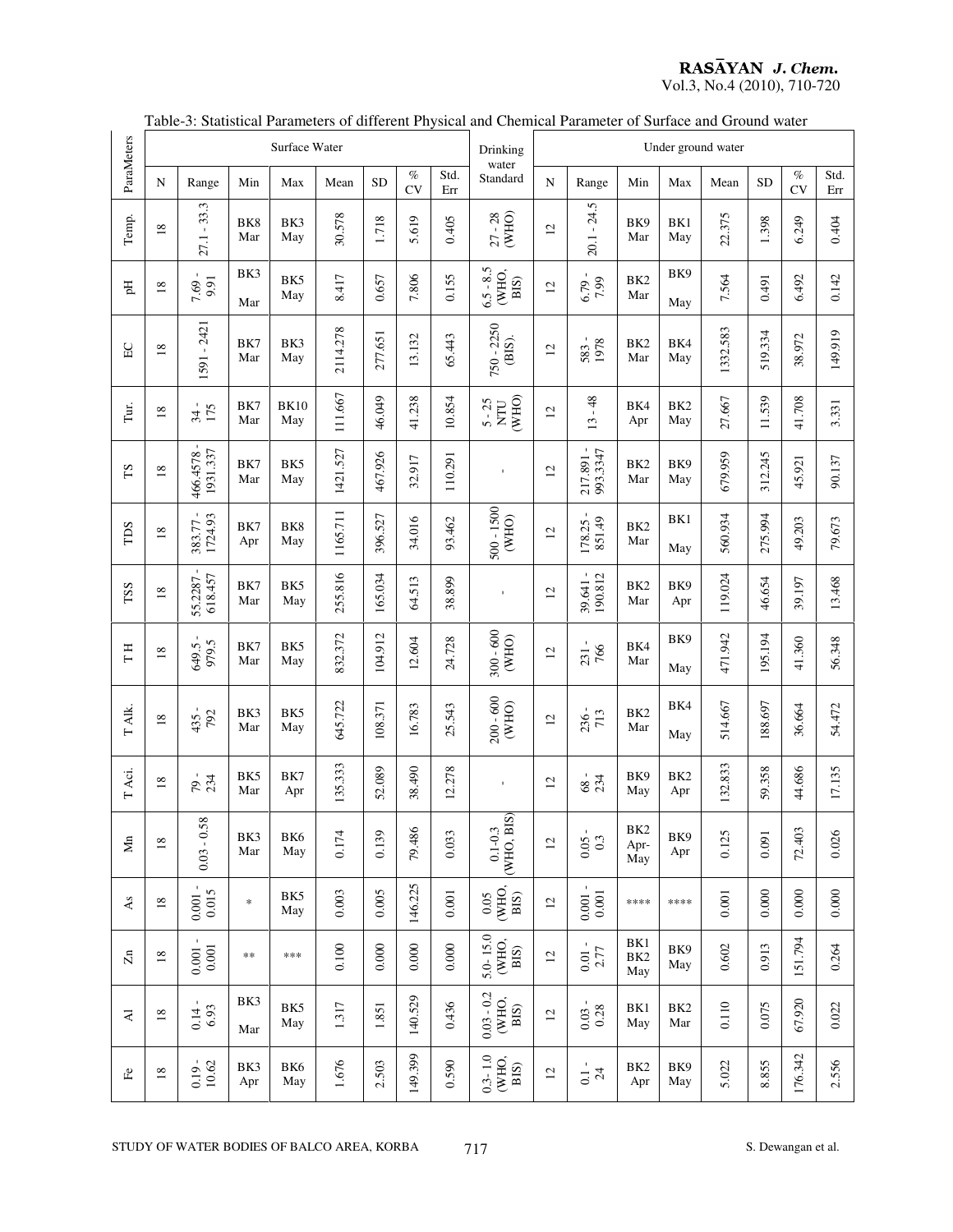| $-0.039$<br>$-0.061$<br>Temp.<br>0.249<br>0.093<br>0.103<br>0.053<br>0.058<br>0.000<br>0.278<br>0.129<br>0.411<br>0.411<br>0.297<br>0.281<br>$-0.304$<br>0.160<br>0.713<br>0.000<br>0.095<br>0.073<br>0.507<br>0.488<br>0.260<br>0.460<br>0.792<br>0.777<br>0.301<br>Eq<br>$-0.265$<br>$-0.316$<br>0.410<br>0.805<br>$0.800\,$<br>0.773<br>$-0.931$<br>0.155<br>$0.000$<br>0.124<br>0.264<br>0.901<br>$_{\rm EC}$<br>$-0.033$<br>0.625<br>$-0.587$<br>0.166<br>0.614<br>0.298<br>$0.000$<br>0.152<br>0.057<br>Turb.<br>0.621<br>0.051<br>$-0.828$<br>0.940<br>0.576<br>0.447<br>0.047<br>0.829<br>0.573<br>0.059<br>0.277<br>0.000<br>$\mathop{\rm SI}$<br>Correlation Matrix for Pre-Monsoon Surface Water<br>$-0.787$<br>0.263<br>0.709<br>0.514<br>$0.000$<br>0.053<br>0.083<br>0.097<br>0.181<br>TDS<br>$-0.456$<br>0.647<br>$-0.031$<br>0.006<br>0.389<br>0.000<br>0.833<br>0.552<br>TSS<br>Table: 4<br>$-0.945$<br>$-0.316$<br>$-0.302$<br>0.340<br>0.458<br>0.513<br>$0.000\,$<br>H<br>T. Alk<br>$-0.255$<br>0.235<br>0.000<br>0.598<br>0.209<br>0.363<br>$-0.410$<br>$-0.249$<br>T.Aci<br>0.366<br>$0.000$<br>0.337<br>33<br>0.000<br>0.896<br>0.228<br>$\blacksquare$<br>Σ<br>$-0.1$<br>$-0.062$<br>0.000<br>0.734<br>$\mathbb{A}\mathbf{s}$<br>$0.000\,$<br>$0.000\,$<br>$\Xi$<br>0.246<br>$\gimel$<br>$\mathbb{E}^{\mathbb{O}}$ |  | Temp. | E | $\rm E C$ | Turb. | $\mathbf{S}\mathbf{T}$ | TDS | TSS | H | T. Alk | $_{\rm T. Aci}$ | $\mathop{\rm Mn}\nolimits$ | As | $\overline{\mathbf{z}}$ | $\overline{\mathbf{z}}$ | $\mathbb{E}$ |  |
|--------------------------------------------------------------------------------------------------------------------------------------------------------------------------------------------------------------------------------------------------------------------------------------------------------------------------------------------------------------------------------------------------------------------------------------------------------------------------------------------------------------------------------------------------------------------------------------------------------------------------------------------------------------------------------------------------------------------------------------------------------------------------------------------------------------------------------------------------------------------------------------------------------------------------------------------------------------------------------------------------------------------------------------------------------------------------------------------------------------------------------------------------------------------------------------------------------------------------------------------------------------------------------------------------------------------------------------------|--|-------|---|-----------|-------|------------------------|-----|-----|---|--------|-----------------|----------------------------|----|-------------------------|-------------------------|--------------|--|
|                                                                                                                                                                                                                                                                                                                                                                                                                                                                                                                                                                                                                                                                                                                                                                                                                                                                                                                                                                                                                                                                                                                                                                                                                                                                                                                                            |  |       |   |           |       |                        |     |     |   |        |                 |                            |    |                         |                         |              |  |
|                                                                                                                                                                                                                                                                                                                                                                                                                                                                                                                                                                                                                                                                                                                                                                                                                                                                                                                                                                                                                                                                                                                                                                                                                                                                                                                                            |  |       |   |           |       |                        |     |     |   |        |                 |                            |    |                         |                         |              |  |
|                                                                                                                                                                                                                                                                                                                                                                                                                                                                                                                                                                                                                                                                                                                                                                                                                                                                                                                                                                                                                                                                                                                                                                                                                                                                                                                                            |  |       |   |           |       |                        |     |     |   |        |                 |                            |    |                         |                         |              |  |
|                                                                                                                                                                                                                                                                                                                                                                                                                                                                                                                                                                                                                                                                                                                                                                                                                                                                                                                                                                                                                                                                                                                                                                                                                                                                                                                                            |  |       |   |           |       |                        |     |     |   |        |                 |                            |    |                         |                         |              |  |
|                                                                                                                                                                                                                                                                                                                                                                                                                                                                                                                                                                                                                                                                                                                                                                                                                                                                                                                                                                                                                                                                                                                                                                                                                                                                                                                                            |  |       |   |           |       |                        |     |     |   |        |                 |                            |    |                         |                         |              |  |
|                                                                                                                                                                                                                                                                                                                                                                                                                                                                                                                                                                                                                                                                                                                                                                                                                                                                                                                                                                                                                                                                                                                                                                                                                                                                                                                                            |  |       |   |           |       |                        |     |     |   |        |                 |                            |    |                         |                         |              |  |
|                                                                                                                                                                                                                                                                                                                                                                                                                                                                                                                                                                                                                                                                                                                                                                                                                                                                                                                                                                                                                                                                                                                                                                                                                                                                                                                                            |  |       |   |           |       |                        |     |     |   |        |                 |                            |    |                         |                         |              |  |
|                                                                                                                                                                                                                                                                                                                                                                                                                                                                                                                                                                                                                                                                                                                                                                                                                                                                                                                                                                                                                                                                                                                                                                                                                                                                                                                                            |  |       |   |           |       |                        |     |     |   |        |                 |                            |    |                         |                         |              |  |
|                                                                                                                                                                                                                                                                                                                                                                                                                                                                                                                                                                                                                                                                                                                                                                                                                                                                                                                                                                                                                                                                                                                                                                                                                                                                                                                                            |  |       |   |           |       |                        |     |     |   |        |                 |                            |    |                         |                         |              |  |
|                                                                                                                                                                                                                                                                                                                                                                                                                                                                                                                                                                                                                                                                                                                                                                                                                                                                                                                                                                                                                                                                                                                                                                                                                                                                                                                                            |  |       |   |           |       |                        |     |     |   |        |                 |                            |    |                         |                         |              |  |
|                                                                                                                                                                                                                                                                                                                                                                                                                                                                                                                                                                                                                                                                                                                                                                                                                                                                                                                                                                                                                                                                                                                                                                                                                                                                                                                                            |  |       |   |           |       |                        |     |     |   |        |                 |                            |    |                         |                         |              |  |
|                                                                                                                                                                                                                                                                                                                                                                                                                                                                                                                                                                                                                                                                                                                                                                                                                                                                                                                                                                                                                                                                                                                                                                                                                                                                                                                                            |  |       |   |           |       |                        |     |     |   |        |                 |                            |    |                         |                         |              |  |
|                                                                                                                                                                                                                                                                                                                                                                                                                                                                                                                                                                                                                                                                                                                                                                                                                                                                                                                                                                                                                                                                                                                                                                                                                                                                                                                                            |  |       |   |           |       |                        |     |     |   |        |                 |                            |    |                         |                         |              |  |
|                                                                                                                                                                                                                                                                                                                                                                                                                                                                                                                                                                                                                                                                                                                                                                                                                                                                                                                                                                                                                                                                                                                                                                                                                                                                                                                                            |  |       |   |           |       |                        |     |     |   |        |                 |                            |    |                         |                         |              |  |
|                                                                                                                                                                                                                                                                                                                                                                                                                                                                                                                                                                                                                                                                                                                                                                                                                                                                                                                                                                                                                                                                                                                                                                                                                                                                                                                                            |  |       |   |           |       |                        |     |     |   |        |                 |                            |    |                         |                         |              |  |
| Significant at 5% level at $r > 0.649$                                                                                                                                                                                                                                                                                                                                                                                                                                                                                                                                                                                                                                                                                                                                                                                                                                                                                                                                                                                                                                                                                                                                                                                                                                                                                                     |  |       |   |           |       |                        |     |     |   |        |                 |                            |    |                         |                         |              |  |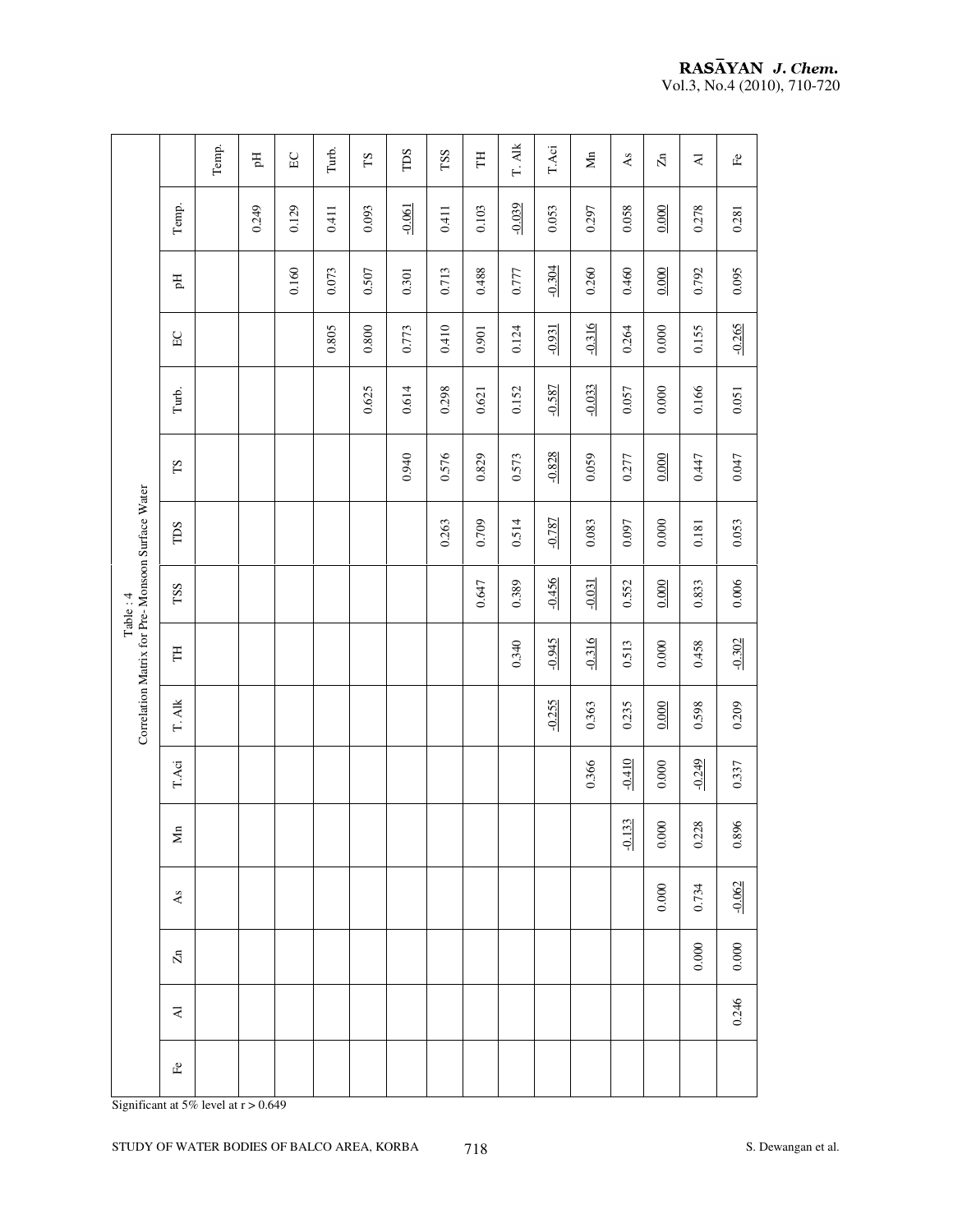

Fig.-1: Average Distribution of Heavy Metals



Fig.-2: Standard Deviation of Heavy Metals



Fig.-3: % CV of Heavy Metals